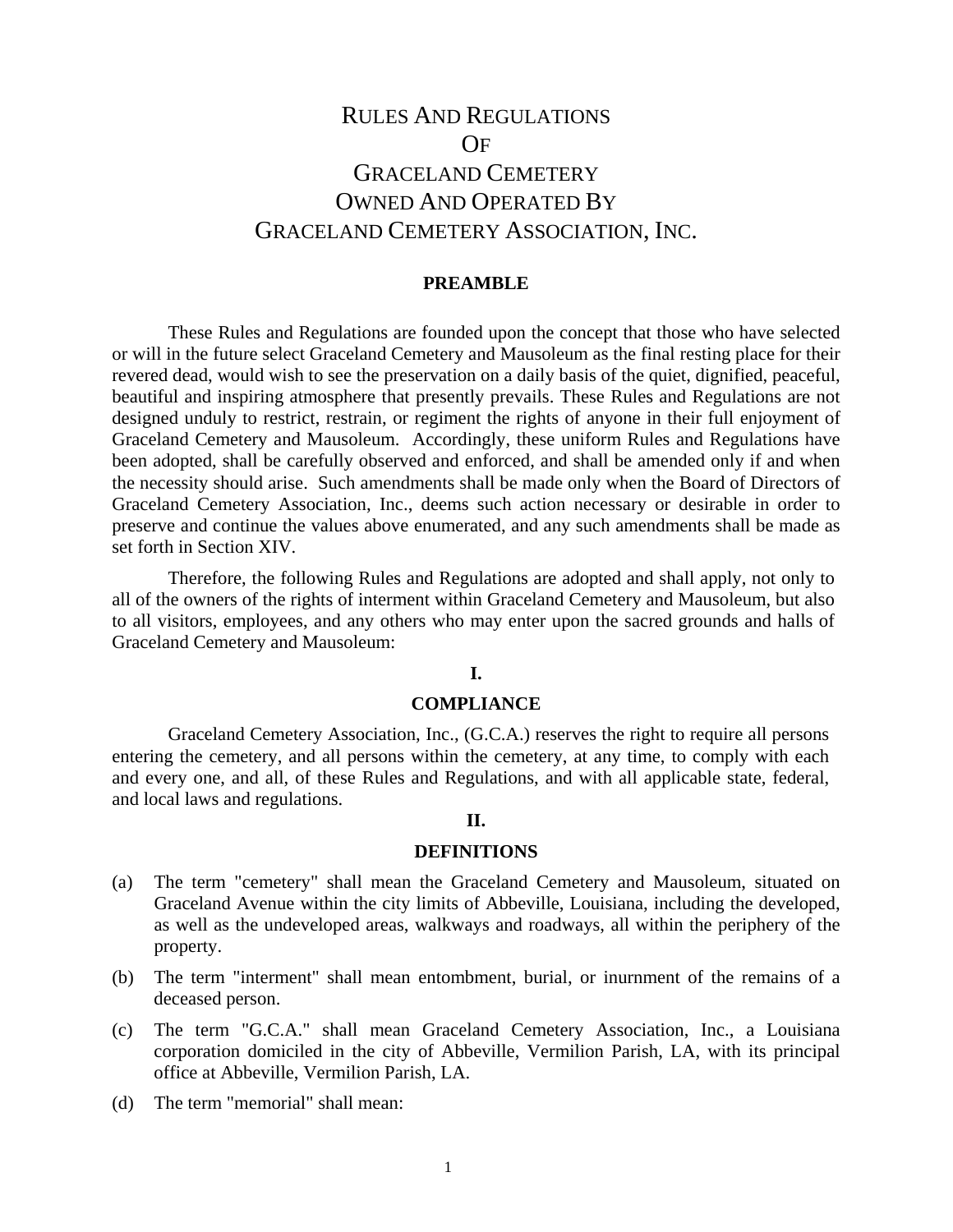- i. Any crypt or crypts (where more than one crypt is owned by an owner), sarcophagus, or private room, in any community mausoleum in the cemetery.
- ii. Any lot, with or without  $(1)$  marker or markers,  $(2)$  monument,  $(3)$  tomb, or  $(4)$ private mausoleum, in the cemetery.
- iii. Any niche in a columbarium.
- iv. Any other place of interment within the cemetery.
- (e) The term "Owner" shall mean the owner of any right of interment within the cemetery.
- (f) The term "Officer" shall mean the president, any vice-president, secretary, treasurer or any other person who is specifically authorized by a Resolution of Graceland Cemetery Association Board of Directors.
- (g) The term "right of interment" shall mean the right to entomb, bury or inurn the remains of a deceased person.

# **III.**

# **USE OF CEMETERY**

- (a) Persons, while within the cemetery, shall use only the roadways and walkways as provided by Graceland Cemetery and Mausoleum, all of which roadways and walkways are and shall remain private roadways and walkways, but all such roadways and walkways shall be subject to change by G.C.A. at any time.
- (b) Motor vehicles shall be driven solely on the roadways and at no greater speed than fifteen (15) miles per hour. Drivers of automobiles and other vehicles must be properly licensed to operate such vehicles and must obey the directional signs established by G.C.A. Automobiles and other vehicles shall not turn around on the roadways and shall not park or come to a full stop in front of any open grave, tomb, or private mausoleum, unless such vehicles are involved in or connected with a funeral. Any driver, who drives an automobile, or other vehicle upon a lawn area, across drainage gutters, or on any area within the cemetery other than the roadways, shall be liable to G.C.A. for such damage as may result therefrom. Roadways and such parking areas as may be provided by Graceland Cemetery and Mausoleum shall be used only for visitation, while conducting business with G.C.A., attendance at funerals, and for such other purposes as may be authorized by G.C.A., and shall not be used as public parking areas. All parking areas reserved for automobiles and other vehicles involved in or participating in a funeral shall not be utilized by any other persons within the cemetery, when such parking areas are being so used. All "No Parking-- Funeral" signs must be obeyed.
- (c) Busses or vehicles of cumbersome description will not be allowed to enter the cemetery except by special permission of the Sexton or of an Officer of G.C.A.
- (d) G.C.A. reserves the right (1) to enlarge, reduce, replat, or change the boundaries and/or grading of the cemetery, as well as any portion or portions thereof, (2) to modify or change the locations of, or to remove or regrade any of the walkways and/or roadways, within the cemetery, (3) to enlarge, including enlargement by increasing the height by the addition of one or more floors or stories, any community mausoleum within the cemetery, (4) to lay, maintain and operate or alter or change any pipes, including drainage pipes and/or electrical lines within the cemetery, (5) to use any portion or portions of Graceland Cemetery and Mausoleum property that has not theretofore been sold to individual Owners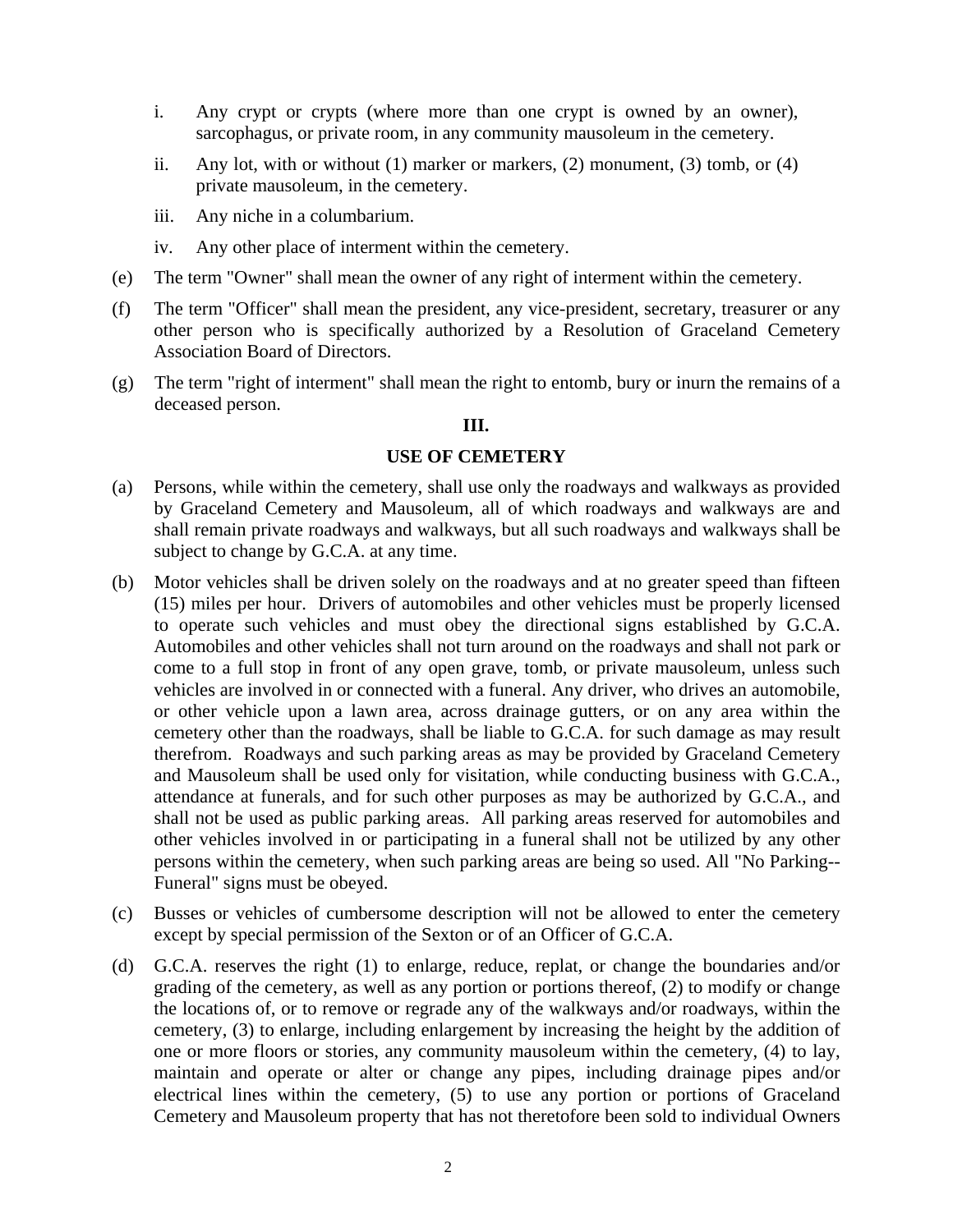for G.C.A.'s own purpose in connection with the operation of the cemetery, including, without limitation, the interring and preparing for the interment of dead human bodies, or for anything considered necessary, incidental, or convenient in relation thereto, and (6) to exercise and to grant others the right of ingress and egress over a memorial in connection with the repair, maintenance, improvement, or operation of the cemetery.

- (e) Children under ten (10) years of age will not be permitted within the cemetery unless accompanied by an adult.
- (f) Receptacles for waste material will be placed and maintained by G.C.A. at convenient places selected by it throughout the cemetery. No one shall move, destroy or damage such receptacles, and the disposition of rubbish within the cemetery shall be solely through the use of such receptacles.
- (g) No bicycles or motorcycles shall be admitted into or operated within the cemetery, except such as may be in actual attendance at a funeral or on a legitimate visitation or business mission.
- (h) The peddling or offering for sale or selling of flowers, plants, commodities, services, trinkets, souvenirs, pictures, etc., shall not be permitted within the cemetery, and no solicitation of any kind may be done within the cemetery without the approval of the G.C.A. Board of Directors.
- (i) No signs, notices, or advertisements of any kind shall be placed within the cemetery, unless the same are placed by or with the permission of the G.C.A. Board of Directors.
- (j) No boxes, shells, discarded glassware, receptacle or containers not authorized hereunder, and no other articles that are not specifically approved by G.C.A., shall be brought into or placed within the cemetery.
- (k) No person shall enter or leave the cemetery, except by the use of the private entrances furnished by Graceland Cemetery for the use of the public.
- (l) Any unauthorized person who is found within the cemetery after visiting hours will be considered a trespasser, since it will be the policy of G.C.A., in an effort to prevent pilferage, theft, vandalism, and the possible desecration of a memorial, to keep the cemetery closed at a reasonable time each twenty-four (24) hours, such closing time to be conspicuously posted within the cemetery.
- (m) No person will be permitted to use profane, obscene, or boisterous language, or in any other way to disturb the quiet and good order of the cemetery.
- (n) Should anyone wish to make an inquiry, give an order, or make a complaint in connection with any matter pertaining to the cemetery or its operation, he/she shall address such inquiry, order, or complaint to the Sexton of Graceland Cemetery.
- (o) The cemetery in its entirety is dedicated to the burial of the human dead, and all applicable and prevailing provisions and penalties of the law may be strictly enforced for all violations.
- (p) There shall be strict observance of all due proprieties, whether embraced in these Rules and Regulations or not; and no improprieties will be tolerated.
- (q) G.C.A. will consider it to be an act of interested cooperation and respect for the dead, if any person calls to its attention any breach of proper decorum that my come to his or her notice.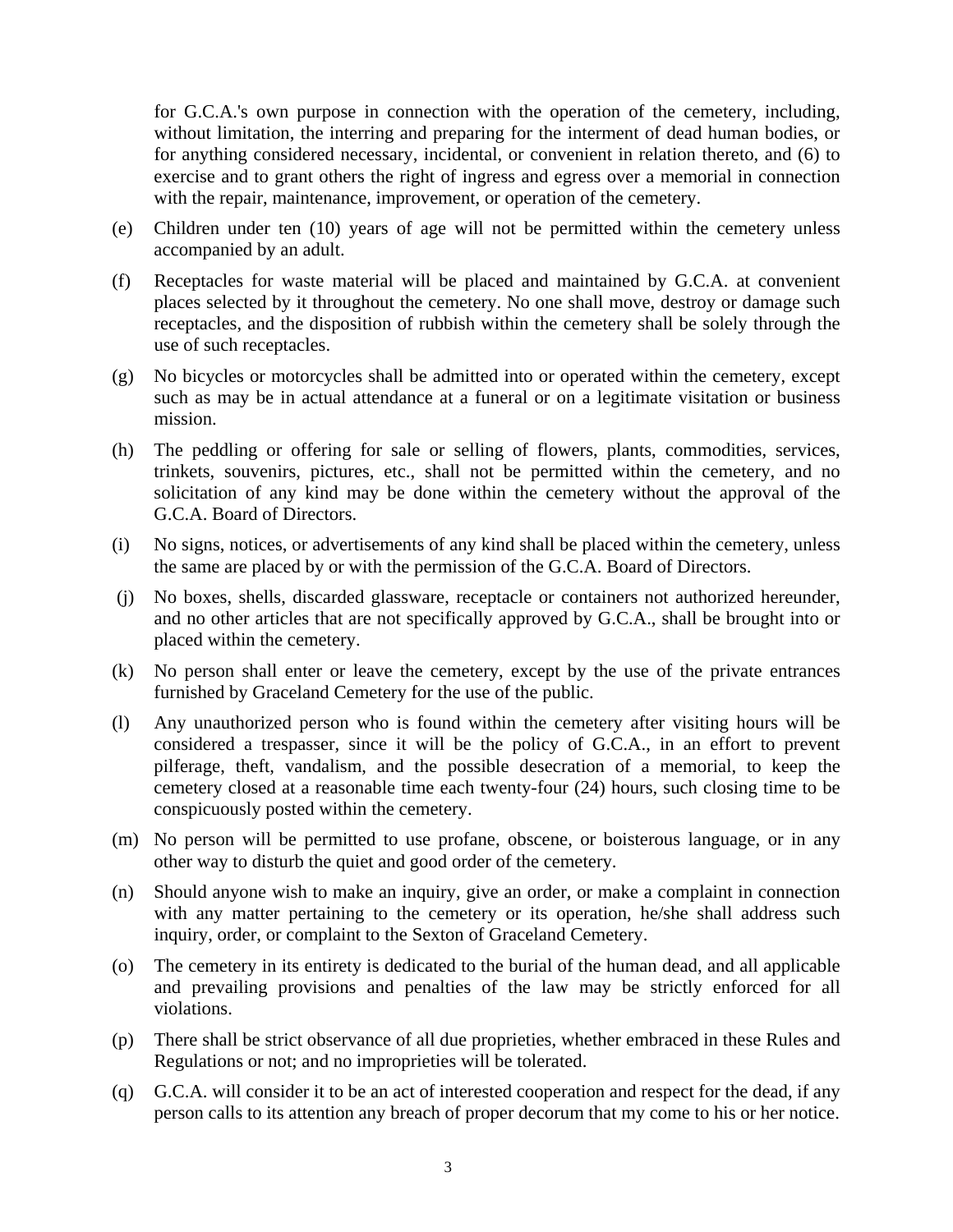- (r) Only persons authorized by G.C.A., including military guard of honor, will be permitted to bring into or carry firearms within the cemetery.
- (s) The cemetery shall remain open to the public each day during daylight hours.
- (t) The Sexton, and such other employees as G.C.A. may authorize and designate, shall have the authority to enforce all of these Rules and Regulations; and such officers may exclude and expel from the cemetery any person violating the same.
- (u) The Sexton and such other delegated assistants shall have charge of the operation of the cemetery, and at all times shall have the right of supervision of and control over all persons within the cemetery, including, without limitation, the conduct of funerals, traffic, owners, visitors, and all others.
- (v) Visitors and other persons entering the cemetery accept the premises in its existing condition, with full knowledge that cemeteries may contain obstacles, pitfalls, and obstructions which may present a hazard to the unobservant. All such persons shall exercise due care for their own safety, and G.C.A. shall not be responsible for damages or injuries which may be sustained on account of the condition of the premises, nor on account of the failure of any person to exercise due care for his or her own safety.

# **IV.**

# **USE OF RIGHTS OF INTERMENT**

# **OR MEMORIAL**

- (a) The right to use any memorial shall be limited to the interment of the remains of the human dead, regardless of the nature, right, or extent of ownership of the memorial.
- (b) G.C.A. is not the insurer, nor shall it be responsible for the loss, theft, or damage to anything that may be placed on or in connection with a memorial, whether the same be so placed with or without G.C.A.'s permission.
- (c) G.C.A. shall always respect the private property of the Owner of a memorial within the cemetery, and G.C.A. shall at all times refrain, as far as possible, from unnecessarily touching or handling the property of others within the cemetery; and all other persons who enter the cemetery shall do likewise.
- (d) Each Owner is vested with the ownership of his right of interment or memorial as defined by Louisiana law for the sole purpose of the interment of dead human bodies. Rights of interment and memorials may be transferred only with the written consent of the Sexton. No use, division, or improvement may be made without G.C.A.'s approval. An Owner of a right of interment or memorial may dispose of the same by Will or Donation Inter Vivos; and if an Owner dies intestate, the ownership of the rights of interment or memorial owned by said decedent shall descend to his or her heirs, according to the laws of the State of Louisiana and subject to the foregoing terms, provisions and conditions.
- (e) Where a right of interment or a memorial is owned by several persons, G.C.A. shall not be obligated to recognize a transfer of any kind of a right of interment or memorial, without the written concurrence of all Owners.
- (f) Rights of interment and/or memorials in Graceland Cemetery and Mausoleum may be purchased only with the written approval of the Sexton, and then such purchase shall be subject to these Rules and Regulations, as hereafter amended, and for the purpose of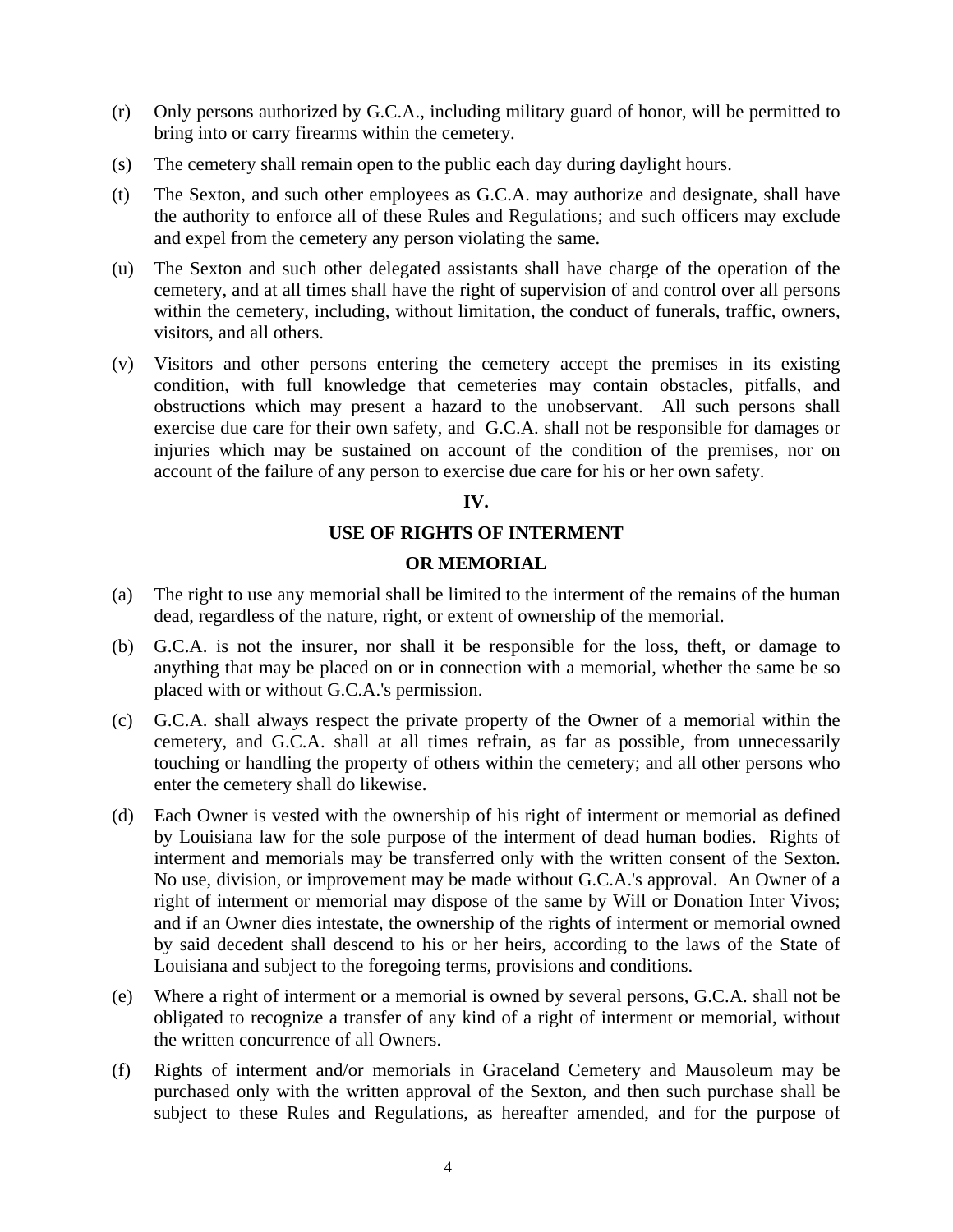interment only; and this restriction shall apply to all sales, whether made directly by G.C.A., or by the Owner of the interment right or memorial.

- (g) All Agreements for the purchase of rights of interment or of a memorial, as well as any amendment or supplement thereto, shall be on forms approved by G.C.A. and signed by the Sexton. All terms and conditions for the purchase of rights of interment or memorials must be set forth in the Sale of Right of Interment, amendment, or supplement thereto; and no oral agreements, representations, or warranties shall ever be recognized.
- (h) G.C.A. may exchange or consent to the exchange of a right of interment or memorial, when desired by an Owner, but, in no case will G.C.A. be obligated to make any refund. However, when such an exchange is made, the original executed copy of the Sale of Right of Interment shall be surrendered by proper endorsement, or by reconveyance if considered necessary by G.C.A., before any such change is effected.
- (i) G.C.A. reserves the right to refuse interment in a memorial that is constructed so as to provide more than one interment per space if the condition of the previous interment, as determined in the discretion of G.C.A., does not warrant such reuse. G.C.A. shall have the right to require a member of the family as a witness in making preparations for such reuse.
- (j) Upon presentation of a Sale of Right of Interment, or in the absence of the presentation of a Sale of Right of Interment upon the presentation of a notarized affidavit, with a request for interment, disinterment, removal, or transfer of remains, G.C.A. shall have the right, but not the obligation, to grant to the holder of said Sale of Right of Interment or to the affiant, as the case may be, the right to complete the said interment, disinterment, removal, or transfer, unless a protest in writing shall have been made and filed with G.C.A. by a dissenting party or parties prior to the time of the proposed interment, disinterment, removal, or transfer.
- (k) Prior to the time of interment, disinterment, removal, or transfer (a) the formal legal Sale of Right of Interment (or a properly executed, witnessed, and notarized affidavit by at least one informed but disinterested person) establishing the ownership of the memorial to be used, (b) the required burial transit permit, and (c) a signed authorization on the form furnished by G.C.A. shall be delivered to G.C.A.; and G.C.A. shall have no obligation to proceed unless it receives such Sale of Right of Interment or affidavit, permit, and authorization.
- (l) Only Funeral Homes, vault companies, marble and granite companies, or other persons or entities authorized by G.C.A. shall perform work in Graceland Cemetery, and then only after obtaining a permit, and paying the fees as set by the G.C.A. Board of Directors.
- (m) Multiple interments in a single cemetery space shall be limited to a husband and wife and their children of the first degree, no more than two of which shall be non-cremated human remains.

# **V.**

# **TRANSFER OF OWNERSHIP**

(a) The sale or transfer of any right or interment or memorial shall not be binding upon G.C.A. until and unless the same shall have been approved, in writing, by the Sexton and duly recorded in the official records of G.C.A. The declared purpose for this strict requirement is to insure at all times that G.C.A. will have complete and accurate records.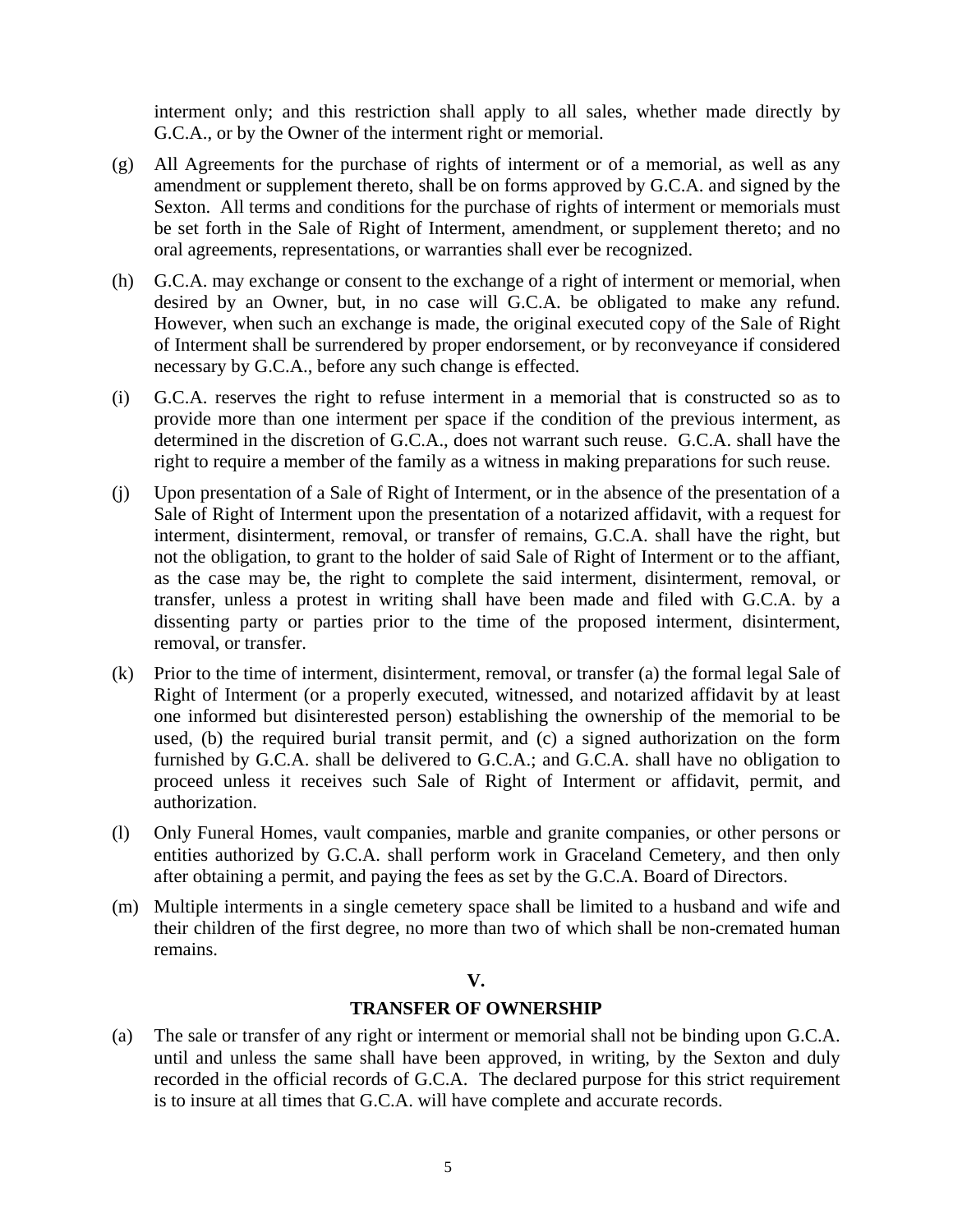- (b) G.C.A. may refuse to give its consent to a sale or transfer of a memorial as long as there is any indebtedness due to G.C.A. for the right of interment or memorial that is to be transferred.
- (c) Any and all transfers of any right of interment or memorial, whether by conveyance or by assignment of a Sale of Right of Interment, shall be subject to all of the terms, provisions, and conditions of these Rules and Regulations, as hereinafter amended.
- (d) All transfers of rights of interment or memorials shall be subject to the payment of such reasonable fees and charges as may be established by G.C.A., and such fees and charges shall be paid to G.C.A. before any transfer is approved by G.C.A. and recorded on its records.
- (e) No subdivision of ownership of a right of interment or memorial shall be permitted without the written consent of G.C.A.
- (f) In any instance where G.C.A. makes an interment on the authority of any person who presents the *official* Sale of Right of Interment to the interment space or memorial in which said interment is to be made, G.C.A.'s right to make said interment shall be conclusively presumed; but G.C.A. shall have the right to refuse with impunity to permit an interment if it receives a written protest from any person who, in the sole judgment of an Officer of G.C.A., has a reasonable basis for protesting.
- (g) In dealing with an Owner, G.C.A. may recognize, for all purposes, the last address of said Owner that is on file in the Office of the Secretary of G.C.A.; and any notice forwarded by G.C.A. to said address shall be conclusively considered as sufficient and proper legal notification for any and all purposes. If an Owner wishes to change his official address, it shall be his duty to notify G.C.A. in writing, and when such a notice is received by G.C.A., the Owner's address shall be promptly changed on G.C.A.'s records and thereafter said new address shall prevail for all purposes.

#### **VI.**

# **CORRECTION OF ERRORS**

G.C.A. reserves the right to correct any and all errors that may occur in or in connection with the operation of the cemetery, including, without limitation, those involving, or in connection with, the making of an interment, disinterment, or removal, or in the description, transfer, granting the right to use, or conveyance of a memorial, and in this connection G.C.A. shall have the right to substitute, grant the right of use, or convey, in order to correct any such errors, other interment rights, approximately equal in value and location insofar as feasible, as selected by G.C.A.; or, in the sole discretion of G.C.A., the correction of an error may be accomplished by the refunding of the amount of money paid on account of the acquisition or use of a memorial. In the event an error shall involve an interment, G.C.A. shall have the right to remove and transfer the remains that are involved.

#### **VII.**

# **MAINTENANCE, CONSTRUCTION,**

# **REPAIRS AND IMPROVEMENTS**

(a) Work on interment spaces or memorials shall not be performed except by the employees of approved monument companies, or under the direction and supervision of G.C.A. No such work shall be undertaken (except such work as may be required of G.C.A. under its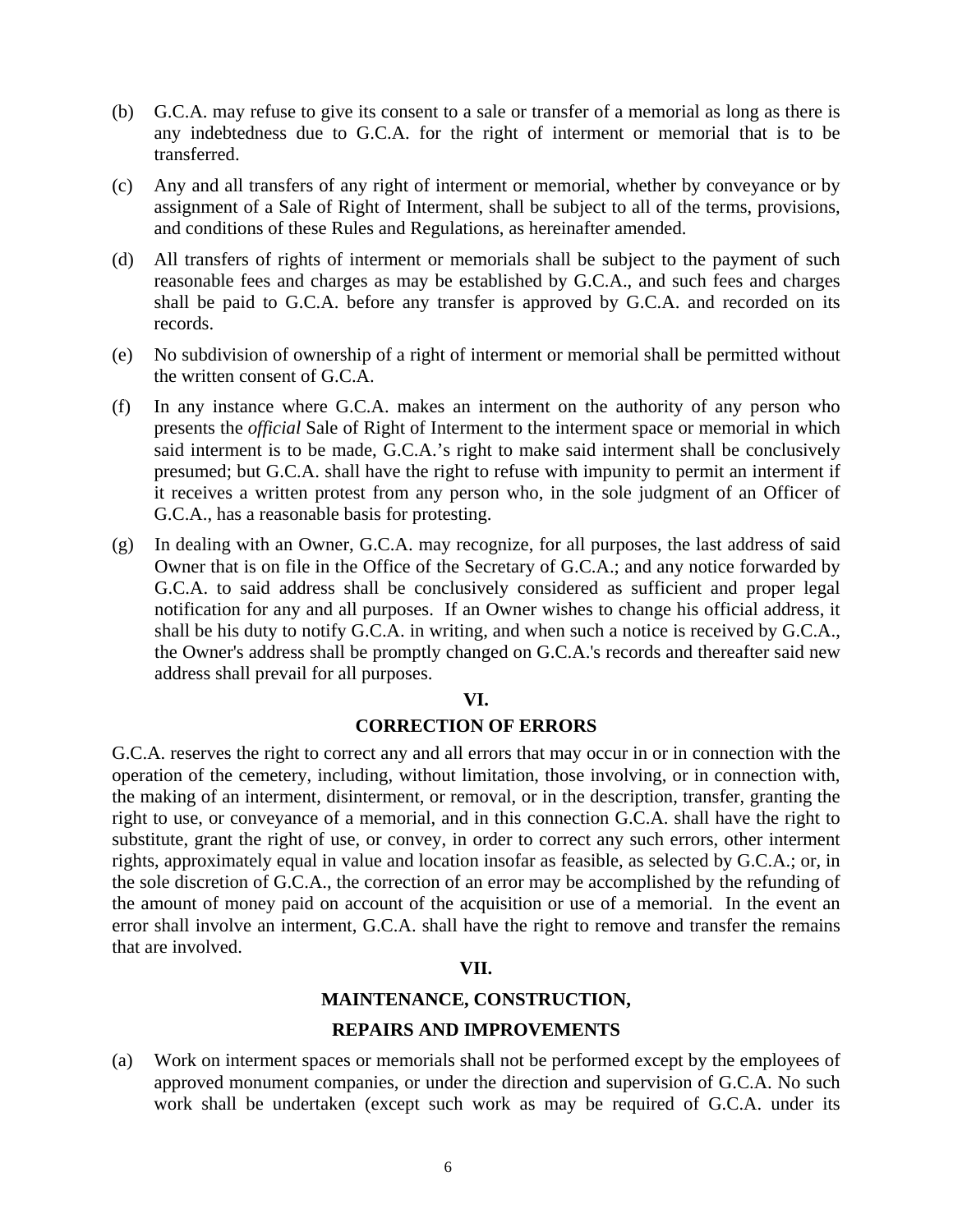obligation to furnish normal care) without the consent of the Owner of the interment space or memorial. All grading, landscape work, and improvements of any kind and the care of all interment spaces and memorials shall be done, and all trees, shrubs and herbs of any kind shall be planted, trimmed, cut or removed, solely by G.C.A., its employees, or persons otherwise authorized by G.C.A.

- (b) All openings and closings of interment spaces, as well as all interments and removals shall be performed only by companies approved by G.C.A.
- (c) No enclosure or embellishment of any kind, such as a cover, fence, coping, hedge, or ditch, shall be permitted around or abutting, in whole or in part, a memorial on any side unless approved in writing by the Sexton. The established grade of any lot shall not be altered in any way except as approved in writing by an Officer of G.C.A.
- (d) The Officers of G.C.A., or the agents, servants, employees, or licensees of G.C.A., shall direct and supervise any and all improvements that are made within the cemetery, including planting, sodding, surveying, and the erection of improvements.
- (e) No persons, other than the duly authorized employees of G.C.A. or of approved vault companies, shall be allowed to perform any work of any kind within the cemetery without written approval of the proposed plans and specifications covering said work having been submitted to the Sexton, and such work shall not be undertaken until and unless it is authorized in writing by the Sexton
- (f) If any tree, shrub or plant, or the roots, branches, trunks, or leaves therefrom become detrimental to any grave or monument in the judgment of the Sexton, they may be removed by G.C.A. without any liability on its part.
- (g) No person other than the duly authorized employees of G.C.A. shall pluck, trim, mutilate, or destroy any tree, shrub, plant, or flower, whether wild or cultivated, in any part of the cemetery without proper authority.
- (h) No concrete, wooden, or cast iron bench or chair, and no wooden or wire trellis shall be brought into the cemetery, except as may be authorized by the G.C.A. Board of Directors.
- (i) Foot markers shall be placed at ground level so as not to interfere with normal grounds maintenance.
- (j) Although a management fund has been created to assist with the maintenance, care, and beautification of Graceland Cemetery, G.C.A. does not guarantee perpetual care, and Graceland Cemetery shall in no way be regarded as a perpetual care cemetery as that term is defined by Louisiana law.

# **VIII.**

#### **FUNERALS**

- (a) Funeral and flower delivery vehicles, upon entering the cemetery, shall be subject to the direction and control of the Officers, Sexton, or other authorized employees of G.C.A.
- (b) At least twenty-four (24) hours advance notice shall be given to G.C.A. of the time of a funeral. Exceptions to this rule will be recognized only when approved by the Sexton of Graceland Cemetery. The location of the interment(s) to be made in a memorial to be utilized shall be designated in writing by the Owner, or his duly authorized representative, or his widow, or by an heir or the legal representative of his estate. Should no such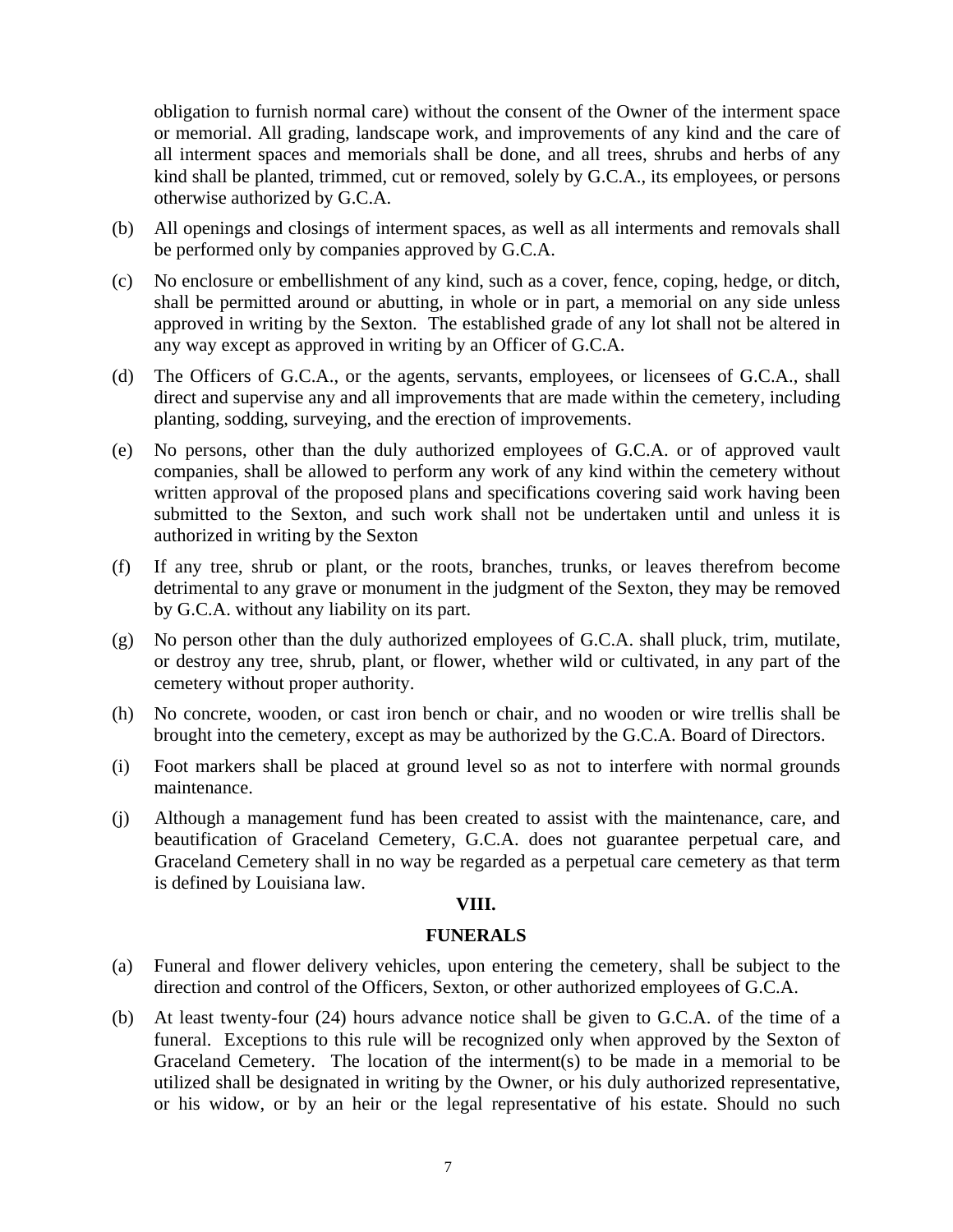designation being timely made, G.C.A. reserves the right to make the interment in a location designated by the Sexton, and G.C.A. shall not be responsible for errors, mistakes, or delays in following such instructions as may be furnished to it provided it acts in good faith.

### **IX.**

#### **DISINTERMENTS, TRANSFERS, AND**

#### **REMOVALS OF REMAINS**

- (a) Disinterments, transfers, and/or removals of remains, contrary to the expressed or implied wish of the Owner (or of one or more duly established successor Owners) of a memorial in which such remains have previously been interred, are absolutely prohibited. Otherwise, such remains may be disinterred, removed, and transferred from their original memorial to any other memorial within the cemetery, provided that the right to use which is properly established.
- (b) G.C.A. agrees to exercise due care in making a disinterment, removal, or transfer; and assumes no liability for any damage to any coffin, casket, burial case, urn, or any other burial container, that may result from or in connection with the making of disinterments, removals, or transfers.

# **X.**

#### **POLICY CONCERNING FLOWERS,**

#### **PLANTS AND SHRUBS**

- (a) G.C.A. recognizes that the living flowers and plants that will be brought into Graceland Cemetery and Mausoleum from time to time will unquestionably add immeasurably to its exquisite beauty. Nevertheless, G.C.A. recognizes that such living flowers and plants eventually wither and die, and that potted plants freeze when exposed to the elements in cold weather. It is the policy of G.C.A. to encourage the custom of placing fresh cut flowers or small plants in authorized containers and vases, however, G.C.A. reserves the right, but shall not have the obligation, to have its employees remove and discard such flowers or small plants when they wither and die or freeze.
- (b) The provisions of the above Subparagraph shall apply to a patio mausoleum and garden mausoleum, except that freshly cut flowers may be placed in authorized vases on crypt fronts.
- (c) Freshly cut flowers may be placed on or near tombs in granite or marble vases, equipped with proper containers, or in bronze vases, subject to G.C.A. approval; and small plants in small earthenware or plastic pots, provided the same be placed in earthenware or plastic saucers and not in wooden or metal saucers. If this policy is violated, the employees of G.C.A. shall be authorized to remove and discard any nonconforming vase, pot, or saucer.
- (d) Subsurface pots or plantings are not allowed in Graceland Cemetery without the approval of the Sexton. Granite, marble, and bronze vases may be placed on a monument or on a base on any ground plot.
- (e) No funeral flower stands shall be permitted except at the time of a funeral service and then only in connection with said services. Stands or other holders containing flowers or other decorations in connection with a funeral service or burial may be removed by G.C.A.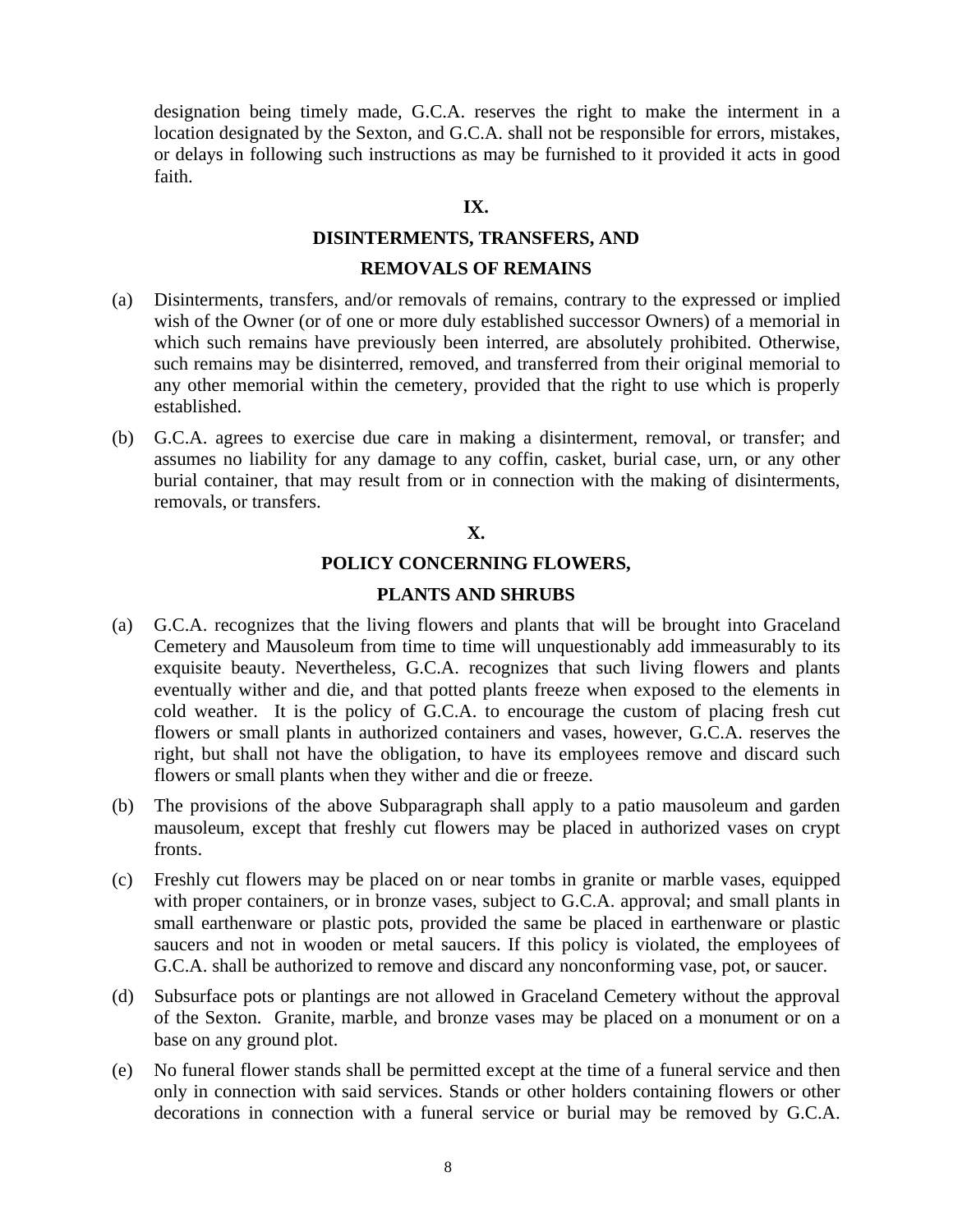employees as soon as their contents fade, wither, or freeze.

- (f) G.C.A. assumes no responsibility for watering or for furnishing any other care to flowers, nor for any other articles left on or around graves in Graceland Cemetery.
- (g) Artificial flowers shall be placed in containers, and shall not placed on the ground. If placed on the ground they may be removed by cemetery Sexton or other authorized person.
- (h) Potted plants must be removed by the owner no later than 30 days after placing them in the cemetery.
- (i) All vases should contain drain holes. It shall be the responsibility of the provider of the vase to maintain the effectiveness of the drain holes.

### **XI.**

# **INSCRIPTIONS, EMBLEMS,**

# **MARKERS AND PICTURES**

- (a) No emblem, marker or monument may be removed from the cemetery unless the written order of the Owner of record be presented at the office of the Secretary of G.C.A. and permission be granted by or the same is removed by G.C.A. under the authority herein otherwise stated.
- (b) No inscription, emblem, or marker shall be approved if considered objectionable by G.C.A. Moreover, if any memorial or inscription on a memorial or on any other structure whatsoever shall be determined by the Sexton or by an officer of G.C.A. to be objectionable said Sexton or officer shall report same to the Board of Directors which shall have the right to enter upon such memorial or other structure and to remove, change or correct the said objectionable memorial, structure, or inscription at the expense of the person who placed it there.
- (c) The flag of the United States of America shall fly over the front of the cemetery at all such times as the G.C.A. Board of Directors may deem appropriate, to honor the memory of all those individuals interred in Graceland Cemetery and Mausoleum and, among those, especially the men and women who gave their lives for their country while serving in the United States Armed Services. In addition, individual flags (not exceeding twelve (12) inches in height and seventeen (17) inches in width, on staffs of not more than thirty-two (32) inches in height) approved by G.C.A. may be displayed two days before, during, and two days after Flag Day and Memorial Day, following which time, in the interest of maintenance and continuity, G.C.A. shall have and reserves the right to remove individual flags which may have been displayed throughout the cemetery.

#### **XII.**

#### **CARE OF MONUMENTS, TOMBS, MAUSOLEUMS, ETC.**

(a) G.C.A. shall use every reasonable precaution to protect the memorials within the cemetery against loss or damage; but G.C.A. assumes no responsibility, direct or indirect, for the loss or damage that may result from causes beyond its reasonable control, including without limitation such loss or damage as may be caused by the elements, decay, an act of God, common enemy, thieves, vandals, strikers, rioters, revolutionaries, malicious mischief makers, explosions, unavoidable accidents, invasion, insurrection, or by any persons acting under an order of any military or civil authority. Under no circumstances shall G.C.A. ever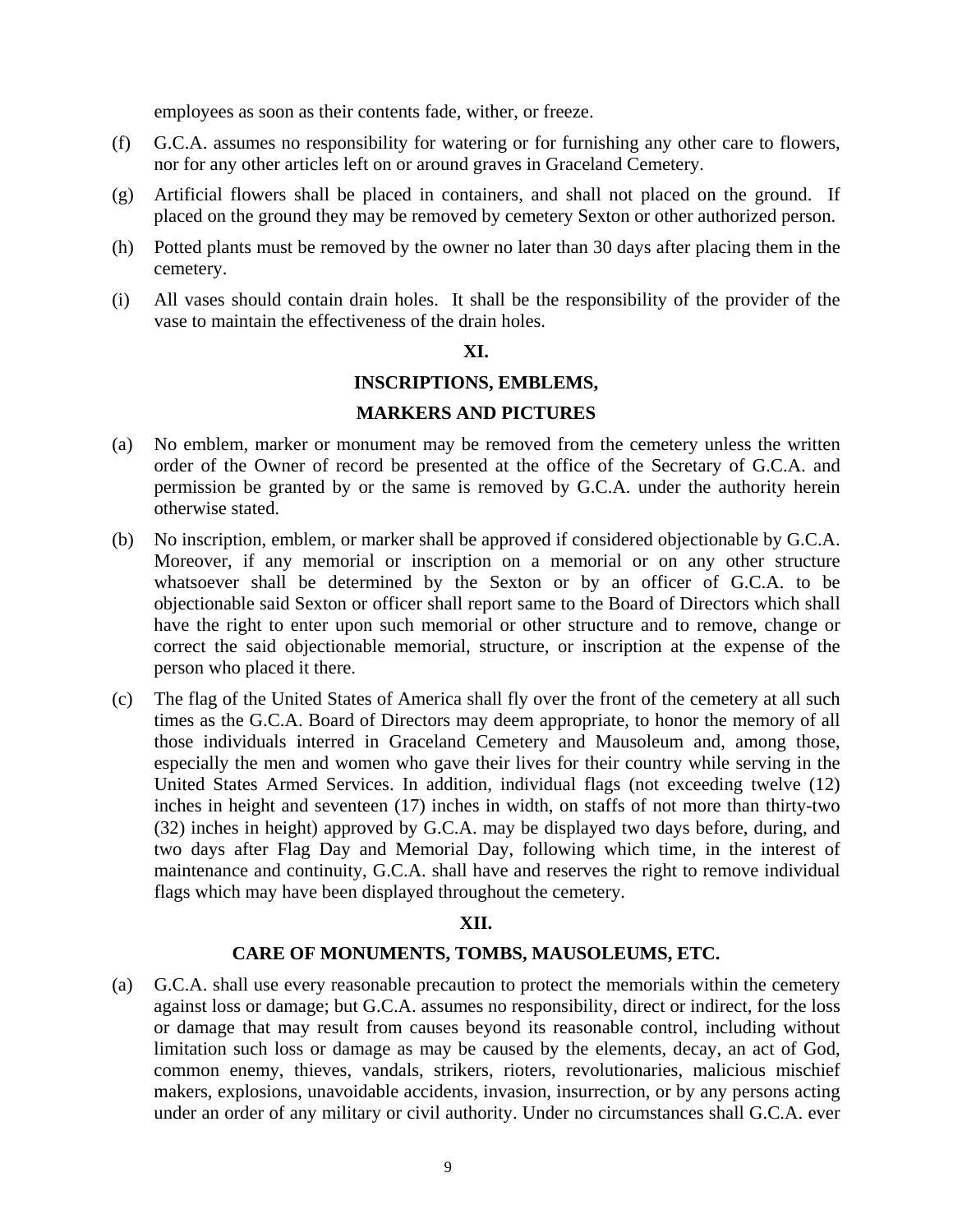be held liable or responsible beyond the cost of repairing actual damage to a memorial.

(b) However, if it should become necessary in the opinion of G.C.A. to repair, maintain, or reconstruct any memorial, including any portion or portions thereof, on account of any loss or damage resulting from any one or more of the causes specified in the preceding Subparagraph (a), G.C.A. shall give a ten (10)-day written notice of its opinion as to the necessity for such repair or reconstruction to the Owner of record, at the last address appearing on G.C.A. records. If the Owner fails to repair or reconstruct the said loss or damage within ten days, G.C.A. may cause the repairs or reconstruction to be made at the expense of the record Owner, and, thereafter, said Owner shall not have the right to make or cause to be made any additional interments in said memorial until G.C.A. shall have been reimbursed in full for the total cost of such repairs or reconstruction, with interest thereon at the maximum legal rate of interest per annum from G.C.A. disbursement date until paid, or alternatively, G.C.A. shall have the right to disinter, remove, and transfer the remains which may be contained in said memorial, and place them in a plot or other place selected by G.C.A., and upon doing so G.C.A. shall have the further right to dismantle the said memorial, or otherwise dispose of it, all without any liability whatever to the Owner or to any other person, and G.C.A. shall then have the right to resell the said memorial and retain the net proceeds derived therefrom.

#### **XIII.**

### **FEES AND OTHER CHARGES**

All fees and other charges for interments, disinterments, removals, transfers, or other services rendered, shall be established on a uniform basis, but must be paid, upon request, to G.C.A., and G.C.A. shall issue a receipt therefor when requested to do so. However, this shall not prohibit G.C.A. from issuing permits for a reduced fee or for no fee in the event of a pauper funeral or other hardship case.

#### **XIV.**

# **REPEAL, AMENDMENT, MODIFICATION, ADDITION, OTHER CHANGES IN THESE RULES AND REGULATIONS**

G.C.A. may, and it hereby and herein expressly reserves the right, at any time with or without notice to Owners, to repeal, amend, modify, add to, or change any of the above and foregoing Rules and Regulations in whole or in part; and, upon doing so, such new Rules and Regulations, or amendment or modification or addition or other change shall be fully binding on a uniform basis upon all Owners.

#### **XV.**

### **COMPLIANCE WITH STATE LAW**

G.C.A. is committed to operating its cemetery and mausoleum in strict compliance with the terms, provisions, and conditions of Louisiana Act 417 of the Regular Session of the year 1974, as now or hereafter amended.

Accordingly, if anything contained in these Rules and Regulations should conflict with the provisions of said statute, or with the Rules and Regulations of the Louisiana Cemetery Board that has been established and operates thereunder, the provisions of the said statute and/or the Rules and Regulations shall prevail, and any provisions of these Rules and Regulations that may be in conflict therewith shall be considered as though not written.